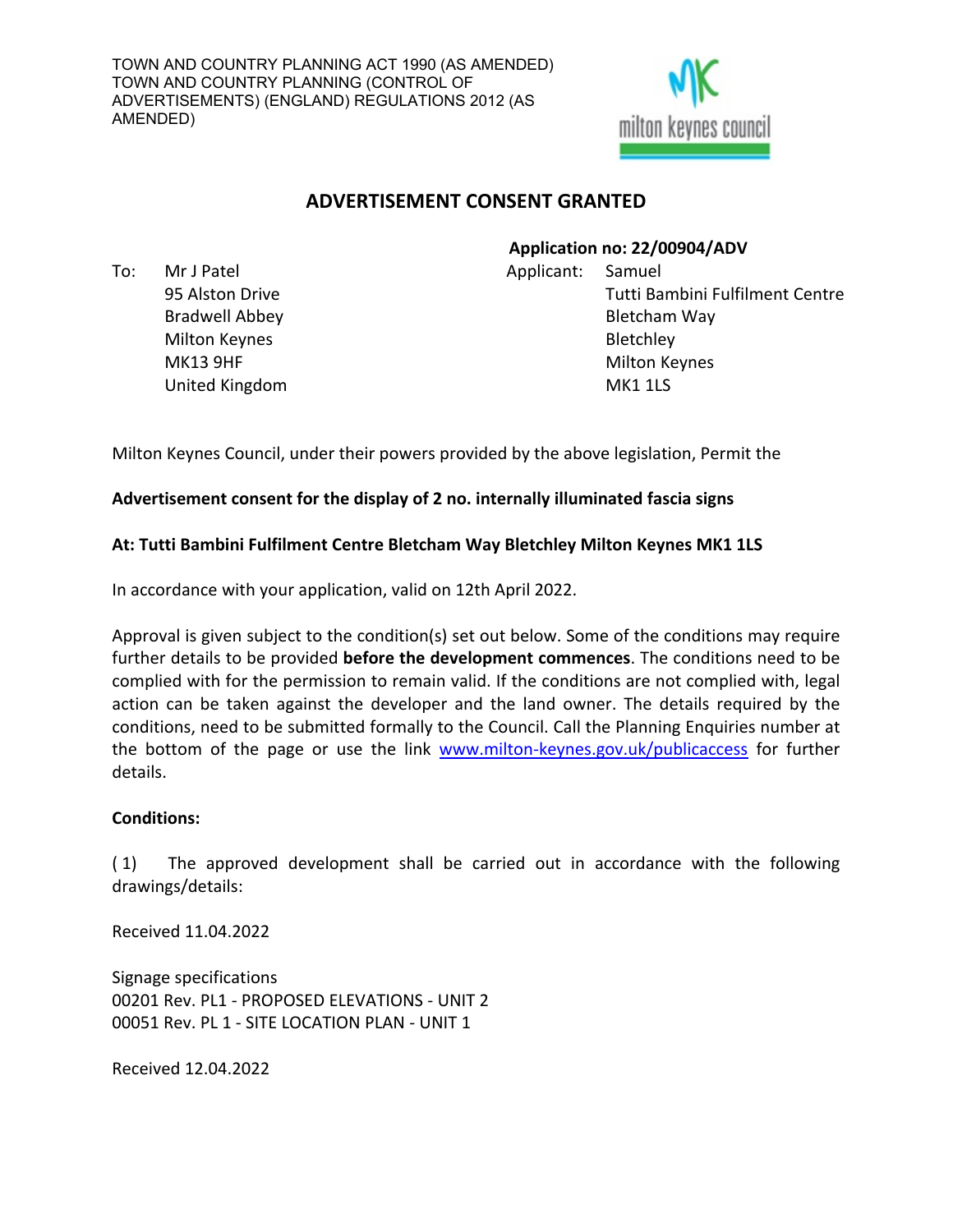

00051 PL 1 - SITE LOCATION PLAN - UNIT 1

Reason: For the avoidance of doubt and in accordance with the requirements of The Town and Country Planning (General Development Procedure) (England) Order 2015.

- (2) i. No advertisement is to be displayed without the permission of the owner of the site or any other person with an interest in the site entitled to grant permission (this includes the highway authority, if the sign is to be placed on highway land);
- ii. No advertisement shall be sited or displayed so as to:-
- (a) endanger persons using any highway, railway, waterway, dock, harbour or aerodrome (civil or military);
- (b) obscure, or hinder the ready interpretation of, official road, rail, waterway or aircraft signs, or otherwise make hazardous the use of these types of transport; or
- (c) hinder the operation of any device used for the purpose of security or surveillance or for measuring the speed of any vehicle.
- iii. Any advertisement displayed, and any site used for the display of advertisements, shall be maintained in a condition that does not impair the visual amenity of the site.
- iv. Any structure or hoarding erected or used principally for the purpose of displaying advertisements shall be maintained in a condition that does not endanger the public.
- v. Where an advertisement is required under these Regulations to be removed, the site shall be left in a condition that does not endanger the public or impair visual amenity.
- Reason: These conditions are specified by the Town and Country Planning (Control of Advertisements) (England) Regulations 2007 and to prevent an unsatisfactory form of permanent display in accordance with Policy D1 of Plan:MK (2019).
- ( 3) The illuminated advertisements hereby permitted shall at no time exceed 300cd/m2.
- Reason: In the interests of visual and residential amenity and highway safety in accordance with Policy D1 of Plan:MK (2019).

#### ( 4) **Working With the Applicant**

In accordance with paragraph 38 of the National Planning Policy Framework Milton Keynes Council takes a positive and proactive approach to development proposals focused on solutions. Milton Keynes Council works with applicants/agents in a positive and proactive manner by: offering a pre-application advice service; as appropriate updating applicants/agents of any issues that may arise in the processing of their application;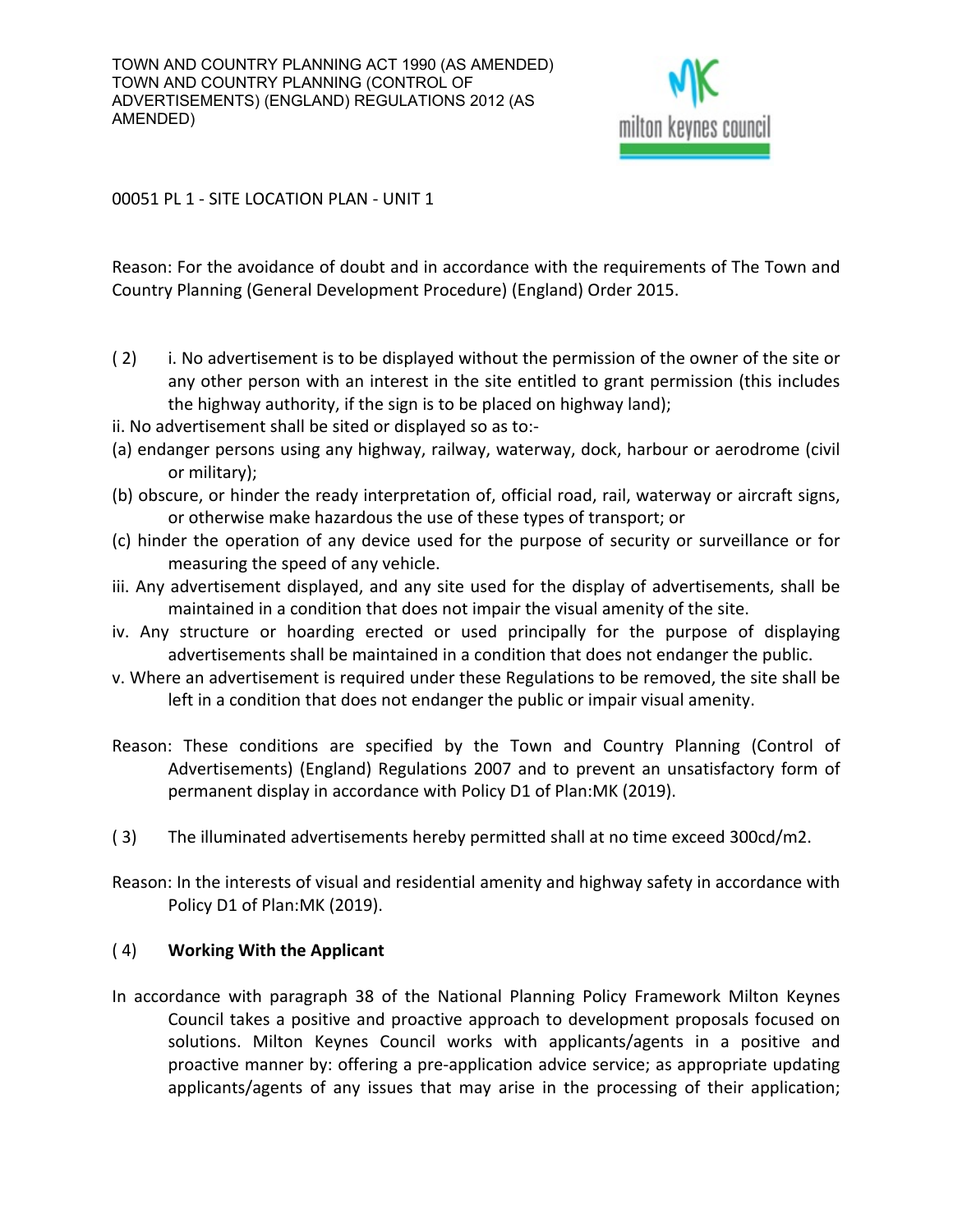

where possible suggesting solutions to secure a successful outcome; informing applicants/agents of any likely recommendation of refusal prior to a decision; and by adhering to the requirements of the Milton Keynes Council Corporate Plan and the Planning and Transport Service Plan.

#### **Building Regulations**

Please note that this is a planning permission only and you may also require approval under the Building Regulations. If you are in any doubt about this you can get further information via http://www.milton-keynes.gov.uk/building control or the Building Control Helpline Tel. (01908) 252721.

## **Your attention is drawn to the attached notes**

**27th May 2022 Jonathana <b>MRTPI MAGNET A MRTPI ad of Planning** Council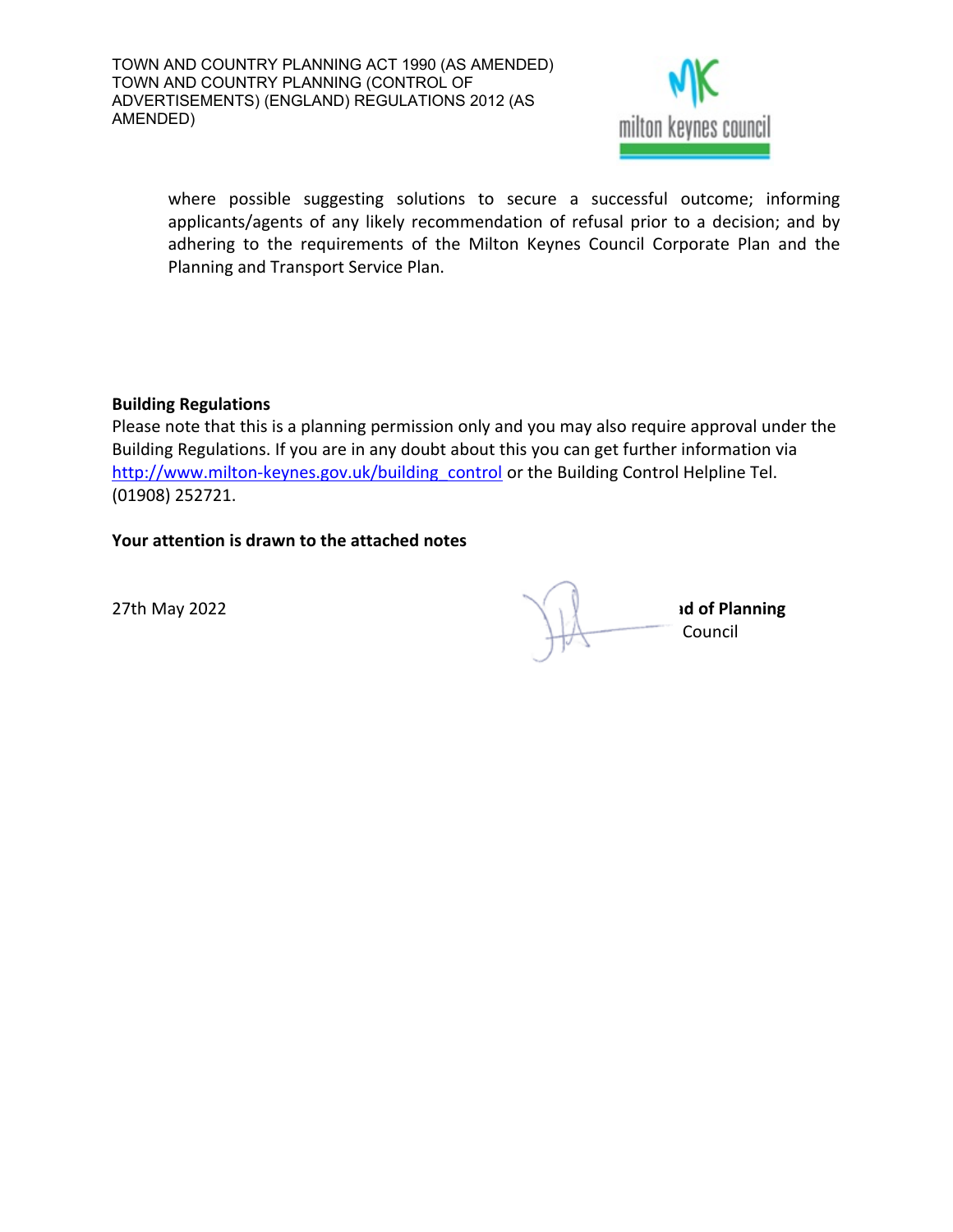

## **Appeals to the Secretary of State**

If you are aggrieved by the decision of your local planning authority to refuse permission for the proposed development or to grant it subject to conditions, then you can appeal to the Secretary of State for the Environment under Section 78 of the Town and Country Planning Act 1990 (as amended).

If you want to appeal, then you must do so within six months of the date of this notice. The Secretary of State can allow a longer period for giving notice of an appeal, but they will not normally be prepared to use this power unless there are special circumstances which excuse the delay in giving notice of appeal.

You can appeal using a form that you can get from The Planning Inspectorate, Temple Quay House, 2 The Square, Temple Quay, Bristol, BS1 6PN. Customer Support Unit, Tel: 0117 372 6372. Appeal forms and guidance can also be downloaded from the Planning Inspectorate's website [www.planning-inspectorate.gov.uk.](http://www.planning-inspectorate.gov.uk/)

Alternatively, the Planning Inspectorate have introduced an online appeals service which you can use to make your appeal online. You can find the service through the Appeals area of the Planning Portal: [www.planningportal.gov.uk/pcs](http://www.planningportal.gov.uk/pcs). The Inspectorate will publish details of your appeal on the internet (on the Appeals area of the Planning Portal). This may include a copy of the original planning application form and relevant supporting documents supplied to the local planning authority by you or your agent, together with the completed appeal form and information you submit to the Planning Inspectorate. Please ensure that you only provide information, including personal information, that you are happy will be made available to others in this way. If you supply personal information belonging to a third party please ensure have their permission to do so. More detailed information about data protection and privacy matters is available on the Planning Portal.

The Secretary of State need not consider an appeal if it seems to them that the local planning authority could not have granted planning permission for the proposed development or could not have granted it without the conditions they imposed, having regard to the statutory requirements, to the provisions of any development order and to any directions given under a development order.

In practice, the Secretary of State does not refuse to consider appeals solely because the local planning authority based their decision on a direction given by them.

#### **Purchase Notices**

If either the local planning authority or the Secretary of State for the Environment refuses